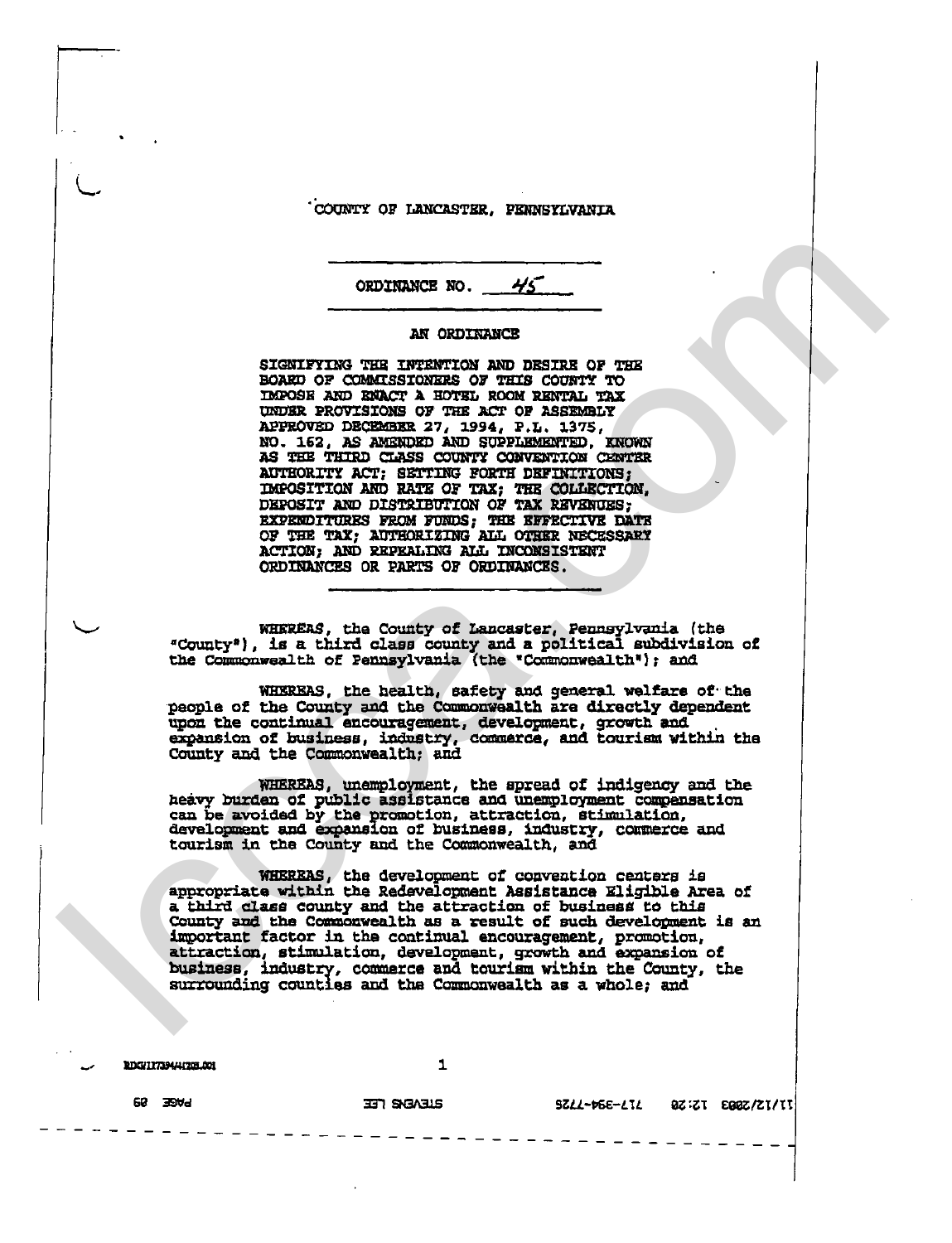WHEREAS, the development of a convention center will provide benefits to the Hotel industry throughout the entire County of Langaster; and

WHEREAS, the development of a convention center will also provide benefits to the restaurant and entertainment industries located throughout the County, to all other businesses and individuals who will benefit by the attraction of major<br>conventions and tourists, and to other individuals and businesses<br>whose livelihood is dependent on major conventions and tourists and to the general public, and

WHEREAS, the County, acting jointly with the City of Lancaster, Lancaster County, Pennsylvania (the "City"), has heretofore created the Lancaster County Convention Center Authority pursuant to the provisions of the Act to assist in the development of a Conference/Convention Center at Penn Square in the City, the proposed site of the Conference/Convention Center as of the date of this Ordinance; and

WHEREAS, the need for and promotion of the Conference/Convention Center, which is the type of facility which will provide significant benefits to the general public, will require the expenditure of public money and it is therefore<br>appropriate for the County to impose and collect a Hotel room<br>rental tax on the consideration received by each operator of a<br>Hotel within the County, as provided

WHEREAS, the site of the proposed Conference/Convention Center is within a Redevelopment Assistance Sligible Area; and

WHEREAS, an important aspect of the development of the Conference/Convention Center and proceeding with the project will be the removal and redevelopment of blighted areas within the City, and

WHEREAS, the purpose of the Conference/Convention Center is the promotion, attraction, stimulation, development and expansion of business, industry, commerce and tourism throughout the County, the surrounding counties and the Commonwealth.

NOW, THRREFORE, the Commissioners of the County of Lancaster hereby ordain as follows:

A. Definitions.

In this Ordinance (including the recitals hereto) the following words and phrases (whether or not begun with a capital letter) shall have the meanings given to them in this section unless the context clearly requires otherwise:

"Act." The Third Class County Convention Center ı. Authority Act (Act of December 27, 1994, P.L. 1375, No. 162), as amended and supplemented.

2DG/17394/41203.001

 $\overline{\mathbf{z}}$ 

9822-658-272 8Z:ZI 208Z/ZI/II

**BI EMd** 

. . . . . <u>. . . .</u> .

**ELEVENS FEE**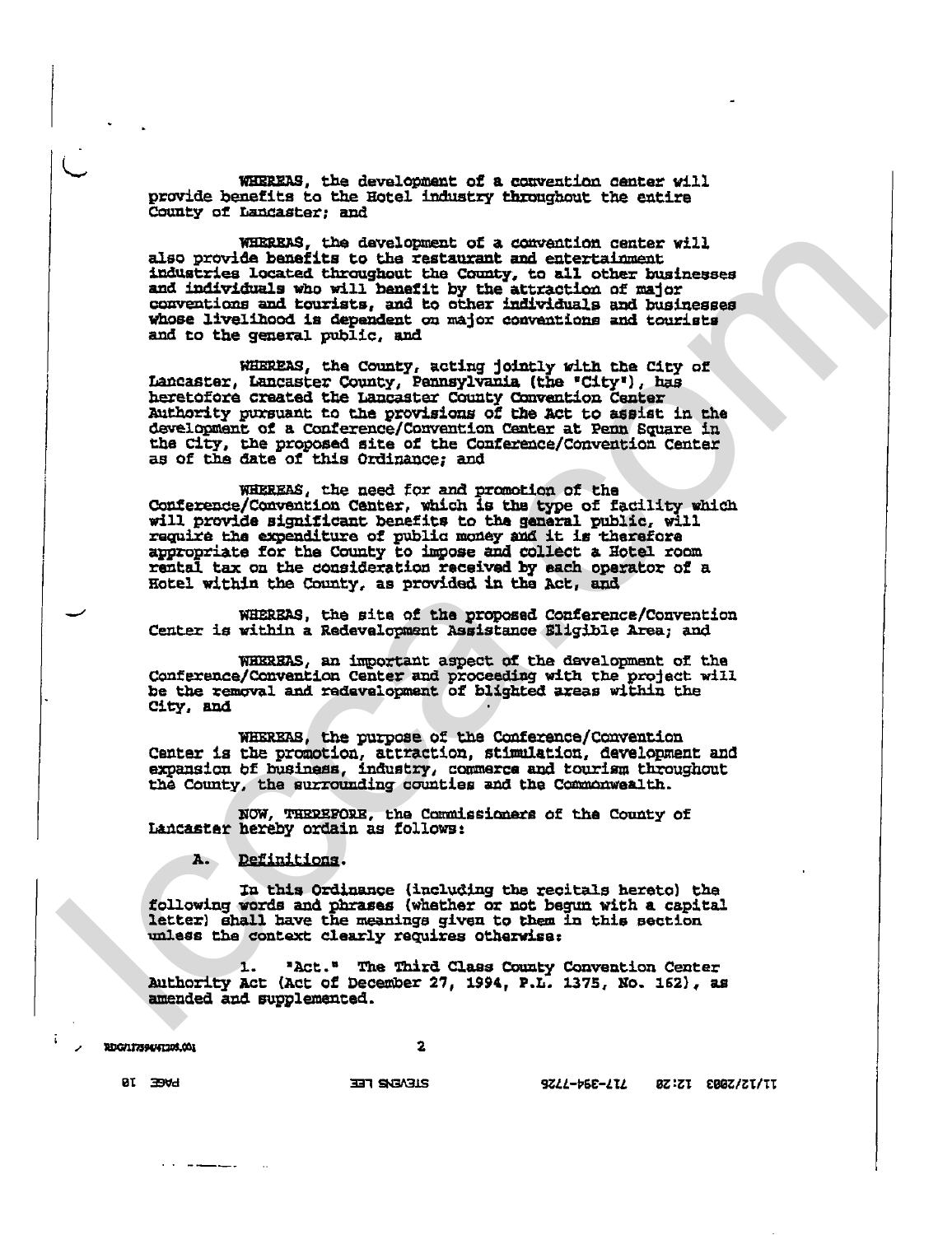"Authority." The "Lancaster County Convention  $2.$ Center Authority, " an agency and public instrumentality of this Commonwealth and a body politic and corporate created pursuant to the Act.

 $3.$ "Consideration." Receipts, fees, charges, rentals, leases, cash, credits, property of any kind or nature,<br>or other payment received by operators in exchange for or in<br>consideration of the use or occupancy by a transient of a room or rooms in a Hotel for any temporary pariod.

4. "Convention Center", "Conference Center" or<br>"Conference/Convention Center." Any land, improvement, structure, building, or part thereof, or property interest therein, whether owned by or leased by or to or otherwise<br>acquired by the Authority, appropriate for any of the following: large public assemblies, the holding of conventions, conferences, trade exhibitions, and other business, social, cultural, scientific and public interest events, and all facilities, furniture, fixtures and equipment necessary or incident thereto, runnicure, fixtures and equipment necessary or included there including meeting rooms, dining rooms, kitchens, ballrooms, reception areas, registration and pra-function areas, truck loading areas (including access thereto) areas, lobbies, offices and areas appurtenant to any of the greas, follows, offices and alsas appartenant to any of the<br>preceding, together referred to as the "Main Convention Area,"<br>and also including other buildings, structures or facilities for<br>use in conjunction with the forego to, provisions for off-street parking, retail areas and other improvements related to the center owned by or leased by or to the Authority for the purpose of producing revenues to assist in defraying any costs or expenses of the convention center.

5. "Hotel." A hotel, motel, inn, guesthouse or other<br>building located within the Market Area which holds itself out by any means, including advertising, license, registration with an innkeeper's group, convention listing association, travel<br>publication or similar association or with any government agency, as being available to provide overnight lodging or use of as being available to provide overhight lodging or use or<br>facility space for consideration to persons seeking temporary<br>accommodation; any place which advarises to the public at large<br>or any segment thereof that it will pr Breakfast, Homestead or Inn as defined in the Act of May 23, 1945 (P.L. 926 No. 369), referred to as the Public Eating and Drinking Place Law.

"Narket Area." The entire County of Lancaster, б. Pennsylvania. The Commissioners hereby declare that they have determined that the entire area within the County of Lancaster

 $\overline{\mathbf{3}}$ 

RDG/11794/41203.001

**BLIENE REE** 

9777-1255-777 82:21 2882/21/11

LVGE JJ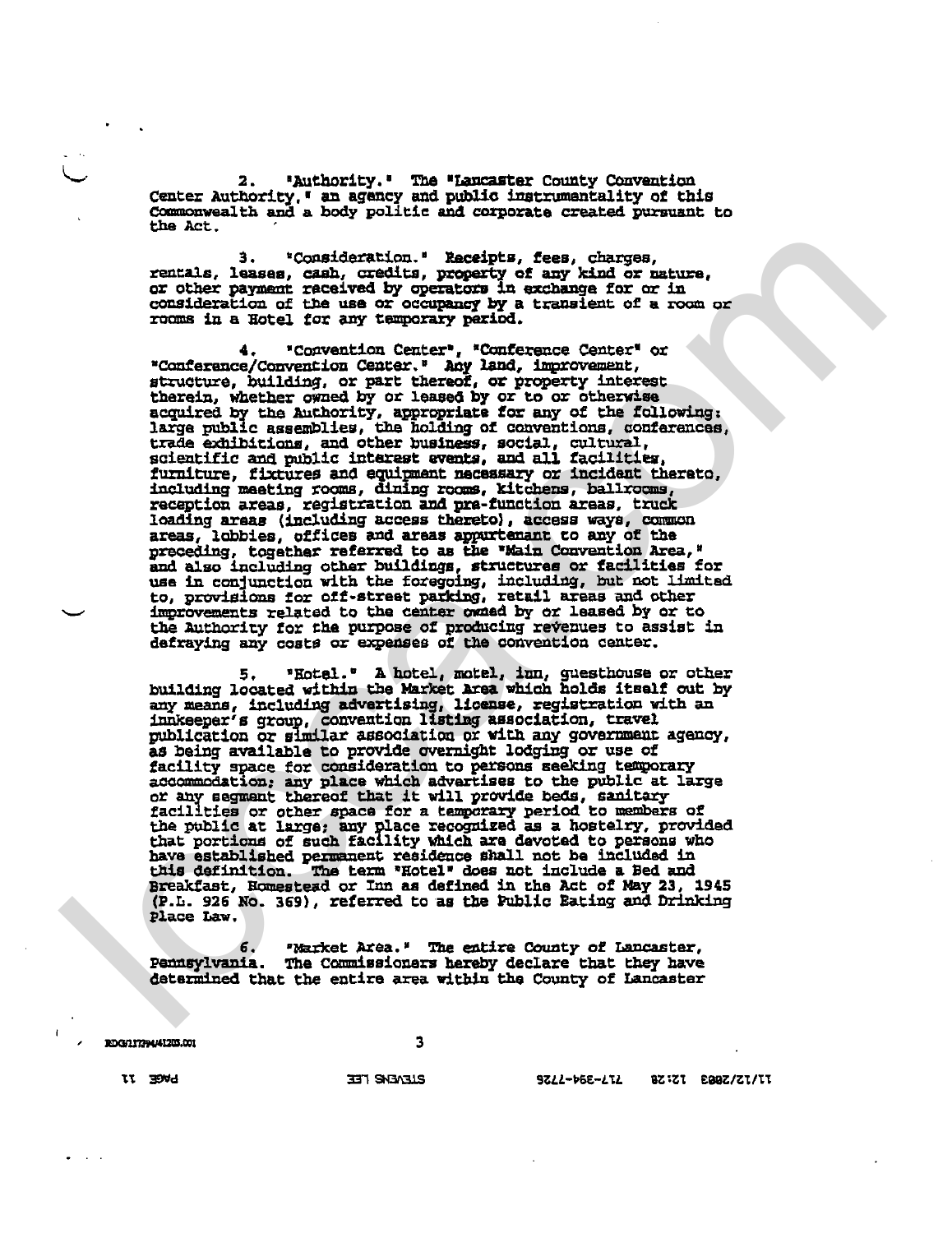will derive a material benefit from the existence of the Convention Center within the County.

"Occupancy." The use or possession or the right 7. to the use or possession by any person other than a permanent<br>resident of any room in a Hotel for any purpose or the right to<br>the use or possession of the furnishings or to the services accompanying the use and possession of the room.

"Operator." Any individual, partnership, 8. non-profit or profit-making association or corporation or other person or group of persons who maintain, operate, manage, own, have custody of or otherwise possess the right to rent or lease overnight accommodations to the public for consideration in any Hotel In the Market Area.

9. "Patron." Any person who pays the consideration<br>for the occupancy of a room or rooms in a Hotel, except for Patrons that are specifically exempted by Federal, State or County law.

10. "Permanent resident." Any person who has occupied or has the right to occupy any room or rooms in a Hotel as a patron or otherwise for a period exceeding thirty (30) consecutive days.

11. "Records." Includes, but is not limited to, the number of daily transactions, the rate of each occupancy, the revenues received for all transactions, cash receipts and sales journals, cash disbursements and purchase journals, and general ledgers.

12. "Room." A space in a Hotel set aside for use and occupancy by patrons, or otherwise, for consideration, having at least one (1) bed or other sleeping accommodations provided therein.

"Temporary." A period of time not exceeding 13. thirty (30) consecutive days.

14. "Tourist Promotion Agency." The agency designated 14. "Tourist Promotion Agency." The agency designated<br>from time to time by the County Commissioners to be aligible for<br>grants from the Department of Community and Economic Development<br>pursuant to the Act of April 28, 1961 Pennsylvania Dutch Convention and Visitors Bureau, 501 Greenfield Road, Lancaster, Pennsylvania.

**"Transaction."** The activity involving the 15. obtaining by a transient or patron of the use or occupancy of a Hotel room from which consideration emanates to the operator under an express or an implied contract.

000/11759041201.001

**ELAENS TEE** 

9822-665-212 BZ:ZI EBBZ/ZI/II

**PAGE 12**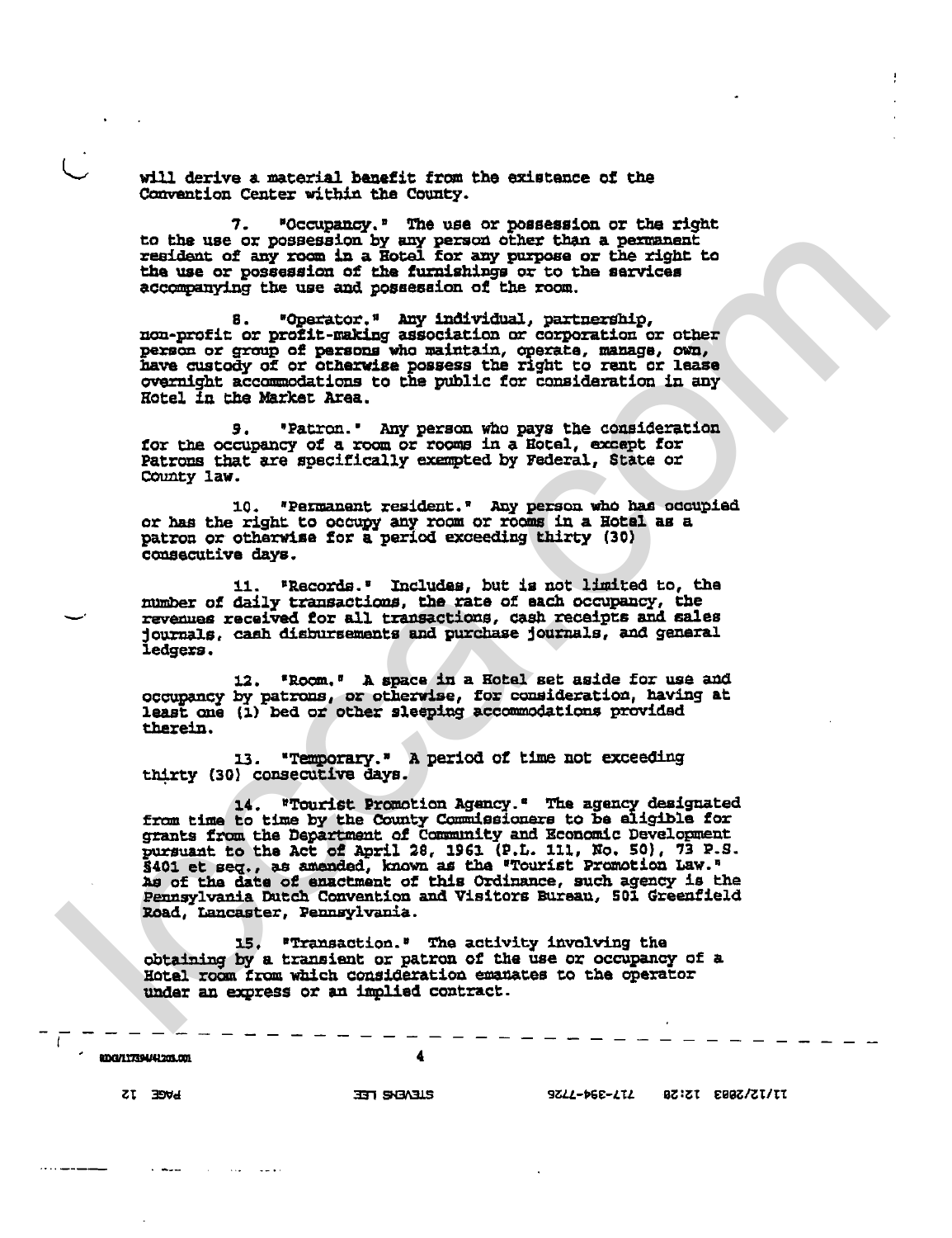16. "Transient." Any individual who obtains an<br>accommodation in any Hotel for himself by means of registering at<br>the facility for the temporary occupancy of any room for the<br>personal use of that individual by paying to the

17. "Treasurer." The Office of Treasurer of the County of Lancaster.

Imposition and Rate of Tax  $\mathbf{R}$ 

1. There is hereby imposed an excise tax on the consideration received by each Operator of a Hotel within the Market Area, from each Transaction of renting a Room or Rooms to accommodate Transients, at the rate provided in Paragraph B.2. The tax shall be collected by the Operator from the Patron of the Room and paid over to the County pursuant to Paragraph C.1, and<br>shall be known as the "Lancaster County Hotel Room Rental Tax" or "the Hotel Room Rental Tax."

The rate of the Lancaster County Hotel Room Rantal 2. Tax shall be 3.9 percent (3.9%) of the consideration referred to in Paragraph B.1.

The Lancaster County Hotel Room Rental Tax shall 3. take effect at 12:01 A.M., Eastern Standard Time on January 1, 2000.

If the County is unable to determine the Hotel 4. Room Rental Tax due from Operator records, the Hotel Room Rental<br>Tax due for each unpaid tax year shall be determined to be the lesser of the following:

(1) 3.9 percent (3.9%) of the consideration that could have been received by the operator for all hotel rooms during the tax year at occupancy rates in effect at the time of the determination; and

(2) (3.9 percent (3.9%) of the annualized<br>consideration received during the tax year prior to the determination.

#### Collection. Deposit and Distribution of Tax Revenues c.

The Treasurer shall collect the Hotel Room Rental ı. Tax from each Operator and each month shall deposit the revenues received from the Hotel Room Rental Tax in the Tourist Promotion Agency Fund and Convention Center Authority Fund, which are hereby established for the purposes set forth herein. Interest on moneys deposited in such funds shall accrue proportionately to the respective funds as provided in the Act.

100/117390/41203.008

5

9ZZZ-P6E-ZIZ 9Z:ZI 289Z/ZI/II

**ET EDWA** 

**ELEVENE LEE**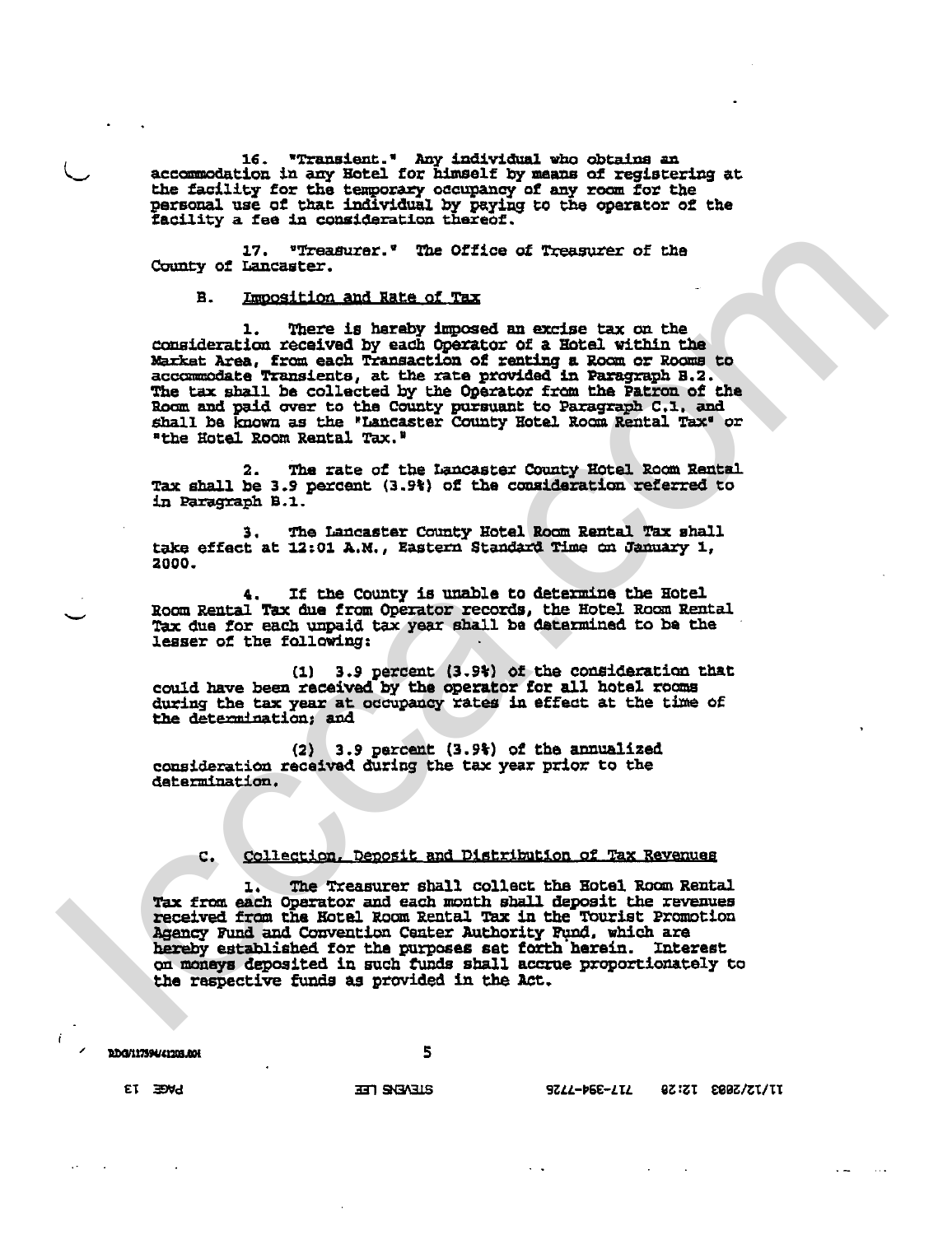2. Within thirty (30) days of the Treasurer's<br>collection of the Lancaster County Hotel Room Rental Tax, there shall be deposited in the Tourist Promotion Agency Fund, established pursuant to Paragraph C.1., for the use of the designated Tourist Promotion Agency, twenty percent (20%) of all Lancaster County Hotel Room Rental Tax revenues collected by the Treasurer; provided, however, that if an event of default has occurred and is continuing with respect to any bonds, notes or other indebtedness of the Authority incurred to finance the construction of the Convention Center, 100% of the revenues received from the Lancaster County Hotel Room Rental Tax shall be deposited by the Treasurer in the Convention Center Authority Fund.

3. Within thirty (30) days of the Treasurer's collection of the Lancaster County Hotel Room Rental Tax, except as otherwise provided in Paragraph C.2 hereof, there shall be deposited in the Convention Center Authority Fund, established pursuant to Paragraph C.1., for the use of the Authority for<br>Convention Center purposes eighty percent (60%) of all Lancaster<br>County Hotel Room Rental Tax Revenues collected by the Treasurer. Upon the collection of these funds, the Treasurer shall provide these funds directly to the Authority.

D. Expenditures from Funds.

Provided that no event of default has occurred and is continuing with raspect to any bonds, notes or other indebtedness of the Authority incurred to finance the construction of the Convention Center, revenues received from the Hotel Room Rental Tax and deposited in the Tourist Promotion Agency Fund shall be disbursed by the Transurer of the County to<br>Agency Fund shall be disbursed by the Transurer of the County to<br>the Tourist Promotion Agency within ten (10) days after deposit<br>to the Tourist Promotion Age Agency as permitted by law.

Expenditures from the Convention Center Authority Fund established for the Authority shall be used by the Authority<br>at its discretion for any use permitted by the 2ct, including,<br>but not limited to the following:

(a) Any debt service or lease payments of the Authority.

(b) Costs associated with financing, constructing, improving, maintaining, furnishing, fixturing and equipping the Convention Center.

(c) Costs associated with the development of the Convention Center, including, but not limited to, design, engineering and feasibility costs.

6

RDG/117394/41203.001

**BLEABIG TEE** 

9Z*LL-*Þ6E-LIL BZ:ZI E00Z/ZI/II

**PL EMP** 

 $\cdots$  and  $\cdots$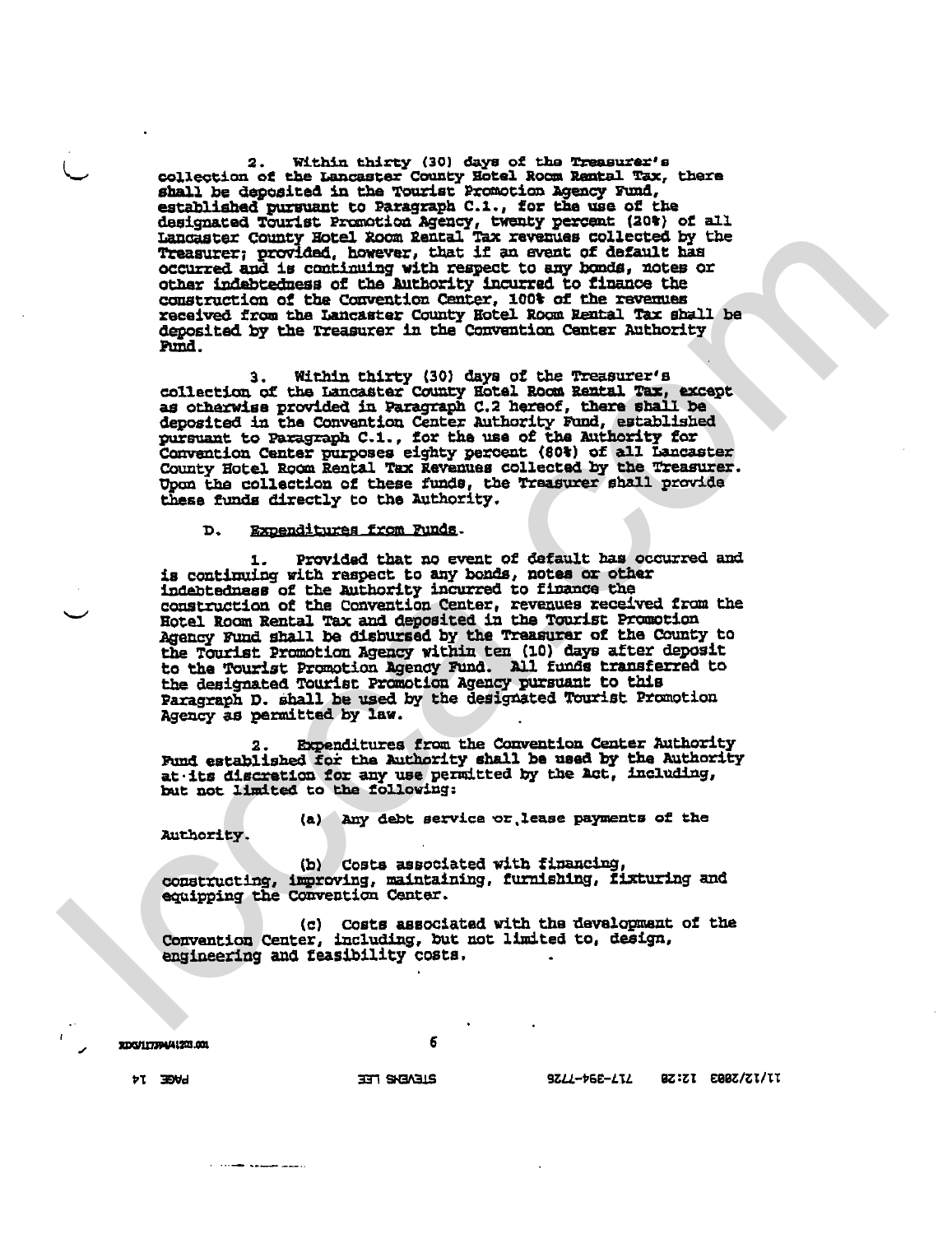(d) Costs associated with the operation and management of the Convention Center.

(e) Costs associated with promoting marketing and otherwise encouraging use of the Convention Center.

(f) General purposes of the Convention Center.

### Ε. Reports, Returns, Payment and Collection of Tax and Records.

The Treasurer is hereby authorized to establish rules and regulations concerning the collection of the Hotel Room Rental Tax.

 $2.$ All taxes collected by any Operator in the Market Area in accordance with this Ordinance shall constitute a trust<br>fund for the County and such trust shall be enforceable against such Operator and any other person who receives any part of such fund without consideration, or who knows that the Operator is committing a breach of trust; provided, however, that any person receiving payment of a lawful obligation of the Operator from such fund shall be presumed to have received the same in good faith and without any knowledge of the breach of trust.

The Operator shall collect the Lancaster County З. Hotel Room Rental Tax from the Patron of the Room and shall pay it over to the County as provided herein and in the rules and regulations established and approved by the County. The Operator shall be liable to pay to the County out of its own funds or at its own cost and expense all amounts of the Lancaster County The Operator Hotel Room Rental Tax required to be collected by the Operator but which the Operator fails to collect or to pay over to the County.

Every report and return of or concerning the Hotel Room Rantal Tax shall be made upon a form developed by the Treasurer.

5. Every Operator shall transmit to the Treasurer, on<br>or before the twenty-fifth (25th) day of each calendar month, a return for the calendar month preceding the month in which the return is made, which return shall report the amount of<br>consideration received for the Transactions during the calendar<br>month for which the return is made, the amount of tax due from<br>the Operator for that month, and such o Treasurer may require.

Every Operator, at the time of filing every return 6. required by this Paragraph E. shall compute and pay over to the Treasurer the taxes shown as due on the return for the period for which the return is made.

Every Operator shall maintain records, which shall be open to inspection or raview by, and/or made available to, the Treasurer upon its request, which shall include, but not be

IDG/117394/41209.001

7

**BILVENS LEE** 

9Z44-D68-AT4 0Z:ZT 200Z/ZT/II

**PAGE 15**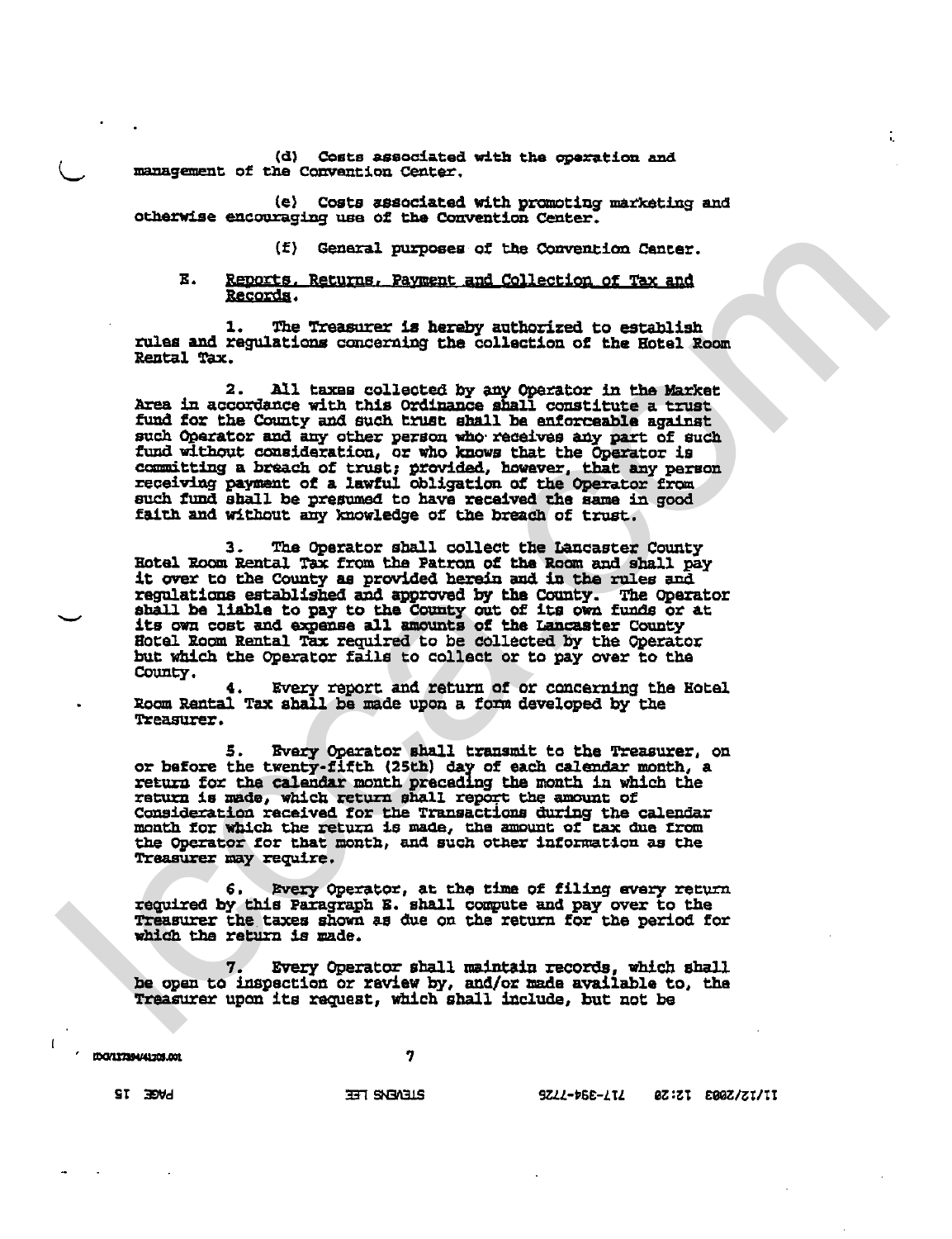limited to, the number of Transactions in each of the Operator's Hotels in the Market Area raflected on an hourly, daily, or weekly basis, the rate (s) charged for each Occupancy, the Consideration received from all Transactions during the month for which each return is made, as well as such other information as the Treasurer may require.

8. For each calendar year or part thereof during which a Hotel does any business or receives any consideration, the Operator shall maintain and retain all records for such year until the expiration of three (3) years after the Hotel Room Rental Tax return for such year has been filed.

The County or any duly authorized representative 9. shall have access to any books, documents, papers and records of the Operator and designated Tourist Promotion Agency which are related, directly or indirectly, to the determination or collection of the Eotel Room Rental Tax, or to the expenditure of the proceeds of the Hotel Room Rental Tax authorized by this Ordinance for the purpose of making audits, examinations, excerpts, and transcriptions.

10. If an Operator enters the business of the renting of Rooms subsequent to the effective date of this Ordinance, the<br>first return shall be filed on the twenty-fifth (25th) day of the<br>first calendar month subsequent thereto. The first return and tax payment due shall be for all Transactions occurring during the preceding calendar month based upon the actual taxable Transactions during the preceding calendar month.

У.

# [INTENTIONALLY OMITTED]

Enforcement.  $\sigma$ .

Whenever any Operator shall fail to pay the Hotel Room Rental Tax as herein provided, upon request of the Treasurer, the County Solicitor shall bring or cause to be brought a civil action in any Court having jurisdiction to enforce the payment of all taxes, penalties and costs of suit.

 $E.$ 

## [INTENTIONALLY OMITTED]

### Effective Date. I.

 $\sim$  and the set of  $\sim$ 

This Ordinance shall take effect immediately upon enactment thereof.

**IDGAT7394K1205.001** 

**SLEVEIG FEE** 

**BAGE JB**